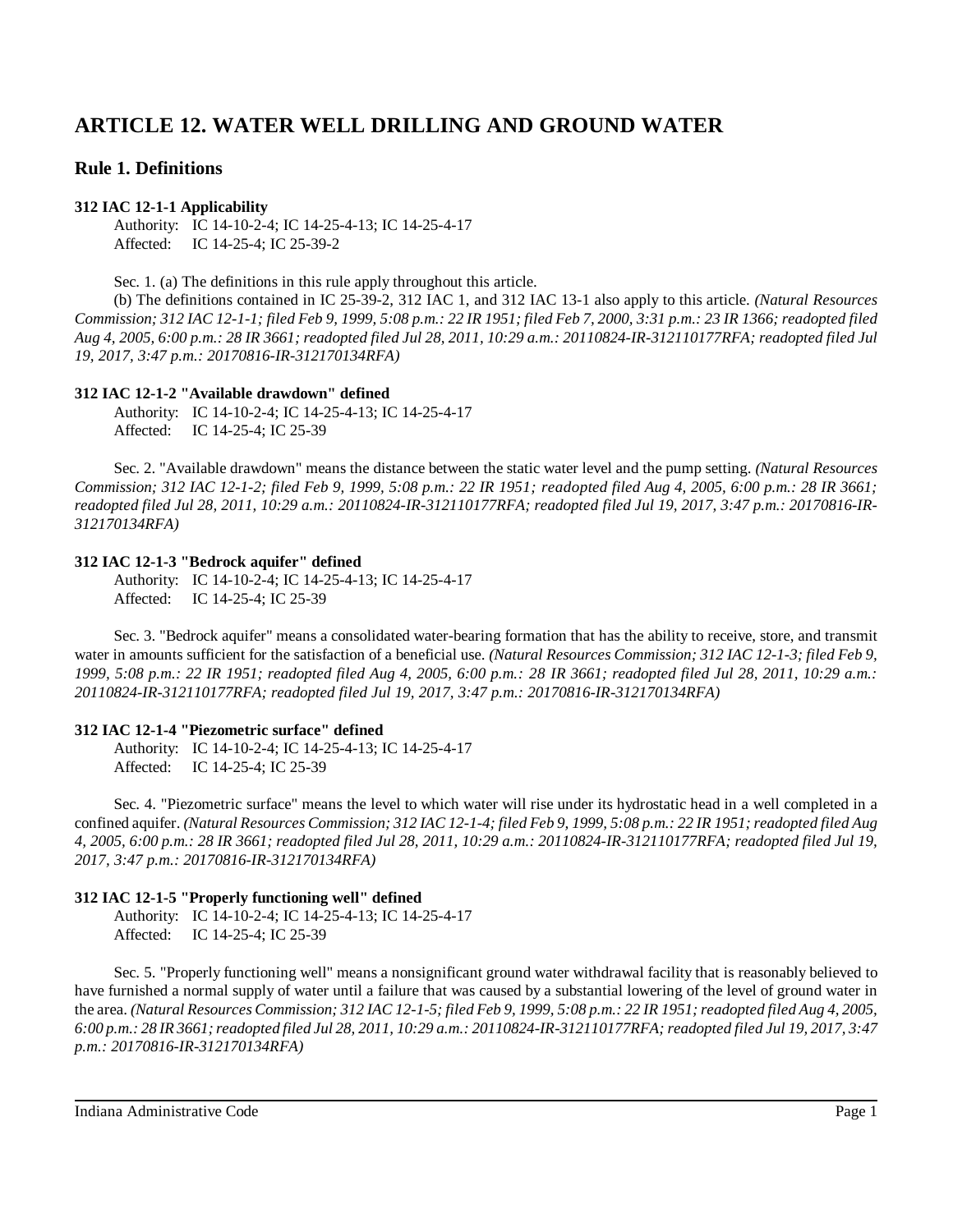### **312 IAC 12-1-6 "Saturated thickness" defined**

Authority: IC 14-25-4-13; IC 14-25-4-17 Affected: IC 14-25-4; IC 25-39

Sec. 6. "Saturated thickness" means the thickness of the saturated portion of an aquifer. *(Natural Resources Commission; 312 IAC 12-1-6; filed Feb 9, 1999, 5:08 p.m.: 22 IR 1951; readopted filed Aug 4, 2005, 6:00 p.m.: 28 IR 3661; readopted filed Jul 28, 2011, 10:29 a.m.: 20110824-IR-312110177RFA; readopted filed Jul 19, 2017, 3:47 p.m.: 20170816-IR-312170134RFA)*

#### **312 IAC 12-1-7 "Static water level" defined**

Authority: IC 14-10-2-4; IC 14-25-4-13; IC 14-25-4-17 Affected: IC 14-25-4; IC 25-39

Sec. 7. "Static water level" means the level (including seasonal fluctuations) of water in a water well that is not influenced by pumping. (Natural Resources Commission; 312 IAC 12-1-7; filed Feb 9, 1999, 5:08 p.m.: 22 IR 1952; readopted filed Aug 4, 2005, 6:00 p.m.: 28 IR 3661; readopted filed Jul 28, 2011, 10:29 a.m.: 20110824-IR-312110177RFA; readopted filed Jul 19, 2017, *3:47 p.m.: 20170816-IR-312170134RFA)*

#### **312 IAC 12-1-8 "Unconsolidated aquifer" defined**

Authority: IC 14-10-2-4; IC 14-25-4-13; IC 14-25-4-17 Affected: IC 14-25-4; IC 25-39

Sec. 8. "Unconsolidated aquifer" means geologic materials or deposits, other than bedrock, that can receive, store, and transmit water in amounts that will satisfy a beneficial use. Examples of these geologic materials and deposits include sand and gravel. (Natural Resources Commission; 312 IAC 12-1-8; filed Feb 9, 1999, 5:08 p.m.: 22 IR 1952; readopted filed Aug 4, 2005, 6:00 p.m.: 28 IR 3661; readopted filed Jul 28, 2011, 10:29 a.m.: 20110824-IR-312110177RFA; readopted filed Jul 19, 2017, 3:47 *p.m.: 20170816-IR-312170134RFA)*

# **Rule 2. Administration and Application**

#### **312 IAC 12-2-1 Administration**

Authority: IC 14-10-2-4; IC 14-25-4-13; IC 14-25-4-17 Affected: IC 4-21.5; IC 14-25-4; IC 25-39

Sec. 1. This article is administered for the department by the division. Administrative review of an order under this article is made to the commission under IC 4-21.5 and 312 IAC 3-1. *(Natural Resources Commission; 312 IAC 12-2-1; filed Feb 9, 1999,* 5:08 p.m.: 22 IR 1952; readopted filed Aug 4, 2005, 6:00 p.m.: 28 IR 3661; readopted filed Jul 28, 2011, 10:29 a.m.: 20110824-*IR-312110177RFA; readopted filed Jul 19, 2017, 3:47 p.m.: 20170816-IR-312170134RFA)*

# **312 IAC 12-2-2 Application**

Authority: IC 14-10-2-4; IC 14-25-4-13; IC 14-25-4-17 Affected: IC 14-25-4; IC 25-39

Sec. 2. (a) This article (or 310 IAC 16.5 before its repeal) applies to a water well constructed after December 31, 1991. The owner of a nonsignificant ground water facility constructed after December 31, 1991, which does not conform to the requirements of this article, is not entitled to the relief provided by IC 14-25-4.

(b) The recommended guidelines of the department contained in Information Bulletin No. 3, published at 9 IR 1242, apply to a water well constructed after December 31, 1985, through December 31, 1991. The owner of a nonsignificant ground water facility constructed during the period described in this subsection, which does not conform to the guidelines contained in Information Bulletin No. 3, is not entitled to the relief provided by IC 14-25-4.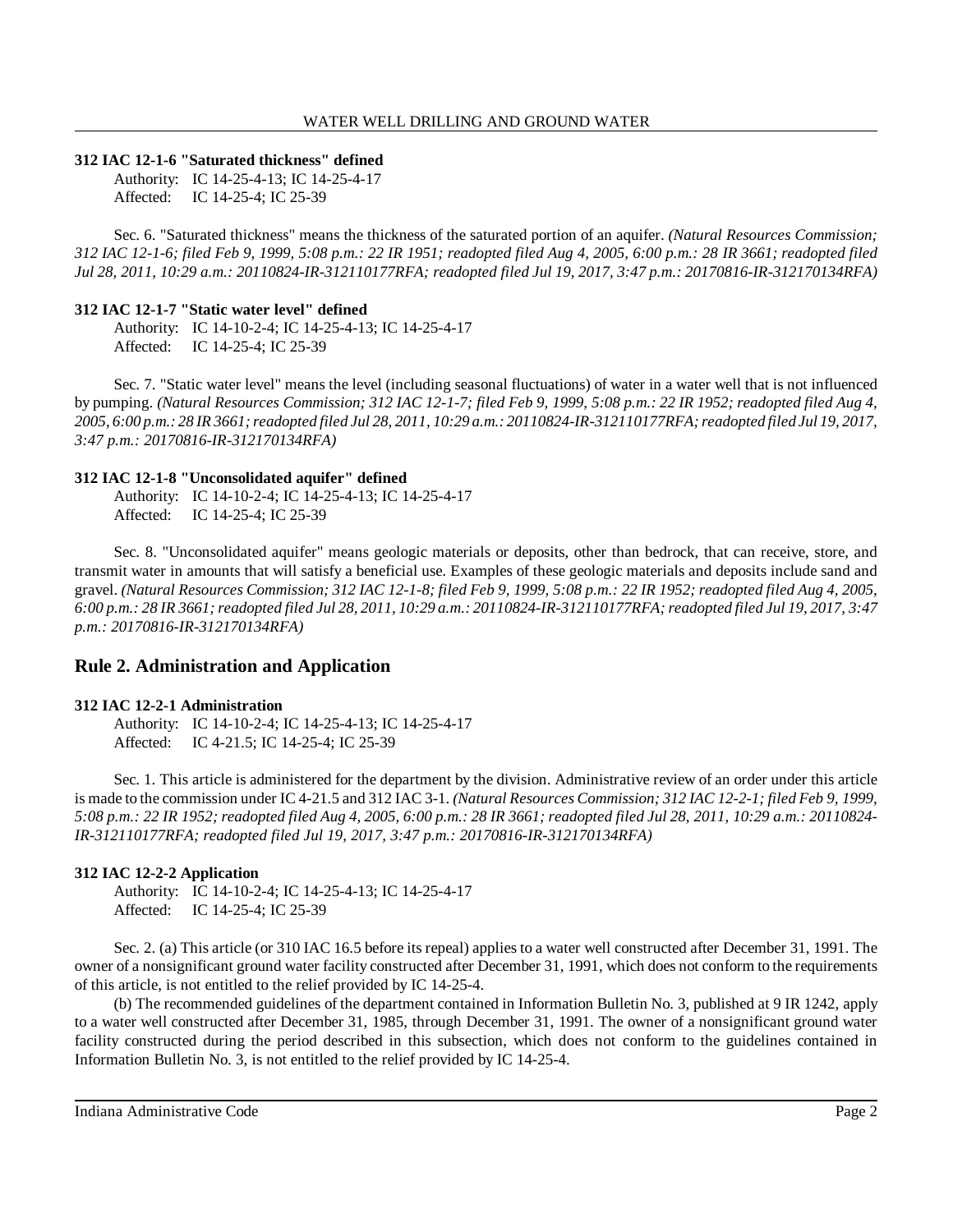#### WATER WELL DRILLING AND GROUND WATER

(c) No well construction standards adopted by the commission apply to a well constructed before January 1, 1986. *(Natural Resources Commission; 312 IAC 12-2-2; filed Feb 9, 1999, 5:08 p.m.: 22 IR 1952; readopted filed Aug 4, 2005, 6:00 p.m.: 28 IR 3661; readopted filed Jul 28, 2011, 10:29 a.m.: 20110824-IR-312110177RFA; readopted filed Jul 19, 2017, 3:47 p.m.: 20170816-IR-312170134RFA)*

# **312 IAC 12-2-3 Article subject to standards applicable to water well drillers and water well pump installers**

Authority: IC 14-25-4-13

Affected: IC 14-25-4; IC 25-39

Sec. 3. (a) The well construction requirements set forth in this article are in addition to the requirements of IC 25-39 and 312 IAC 13.

(b) IC 25-39 and 312 IAC 13 control if a provision of this article conflicts with IC 25-39 or 312 IAC 13. *(Natural Resources* Commission; 312 IAC 12-2-3; filed Feb 9, 1999, 5:08 p.m.: 22 IR 1952; filed Feb 7, 2000, 3:31 p.m.: 23 IR 1366; readopted filed Aug 4, 2005, 6:00 p.m.: 28 IR 3661; readopted filed Jul 28, 2011, 10:29 a.m.: 20110824-IR-312110177RFA; readopted filed Jul *19, 2017, 3:47 p.m.: 20170816-IR-312170134RFA)*

# **312 IAC 12-2-4 Duty of water well drillers and water well pump installers to notify; water wells not conforming to this article**

Authority: IC 14-10-2-4; IC 14-25-4-13; IC 14-25-4-17 Affected: IC 14-25-4; IC 25-39

Sec. 4. (a) Before a ground water withdrawal facility that would not comply with IC 14-25-4 and this article is drilled or equipped, a water well driller or a water well pump installer must:

(1) advise a person, for whom a ground water withdrawal facility is drilled or equipped, of the provisions of IC 14-25-4 and this article; and

(2) obtain approval from the division for the installation of a water well or pumping equipment that does not comply with IC 14-25-4 and this article.

(b) A person may authorize a water well driller or a water well pump installer to drill or equip a water well that does not conform to this article if the water well is drilled or equipped to otherwise conform to IC 25-39 and 312 IAC 13. A water well authorized under thissection is not unlawful, but the relief provided by IC 14-25-4 is unavailable to the owner of the well. *(Natural* Resources Commission; 312 IAC 12-2-4; filed Feb 9, 1999, 5:08 p.m.: 22 IR 1952; filed Feb 7, 2000, 3:31 p.m.: 23 IR 1367; readopted filed Aug 4, 2005, 6:00 p.m.: 28 IR 3661; readopted filed Jul 28, 2011, 10:29 a.m.: 20110824-IR-312110177RFA; filed *Jan 23, 2015, 10:22 a.m.: 20150218-IR-312140204FRA; readopted filed Jul 19, 2017, 3:47 p.m.: 20170816-IR-312170134RFA)*

# **312 IAC 12-2-5 Duty of owner of ground water withdrawal facility to provide access to division for inspections following a complaint**

Authority: IC 14-10-2-4; IC 14-25-4-13 Affected: IC 14-25-4-8; IC 25-39

Sec. 5. (a) The owner of a nonsignificant ground water withdrawal facility, who files a written complaint under IC 14-25-4-8, must provide access to the facility to any employee of the department so that the employee may perform inspections appropriate under IC 14-25-4 or this article.

(b) The owner of a nonsignificant ground water withdrawal facility must also provide any other information, known to the owner, that is needed to evaluate a loss of normal supply in the water well. *(Natural Resources Commission; 312 IAC 12-2-5; filed* Feb 9, 1999, 5:08 p.m.: 22 IR 1952; readopted filed Aug 4, 2005, 6:00 p.m.: 28 IR 3661; readopted filed Jul 28, 2011, 10:29 a.m.: *20110824-IR-312110177RFA; readopted filed Jul 19, 2017, 3:47 p.m.: 20170816-IR-312170134RFA)*

# **Rule 3. Construction Standards**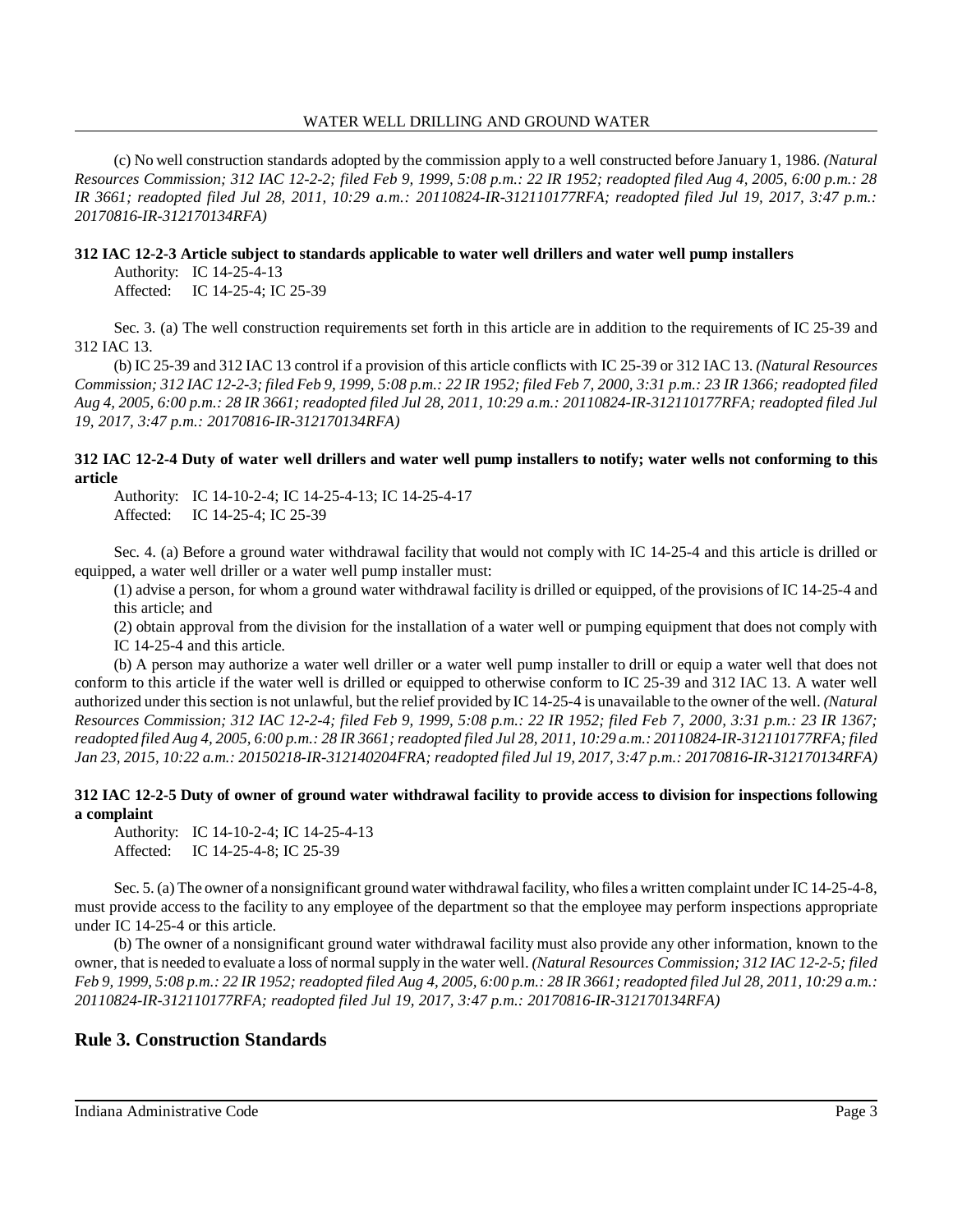#### WATER WELL DRILLING AND GROUND WATER

#### **312 IAC 12-3-1 Water well drilling in an unconsolidated aquifer**

Authority: IC 14-10-2-4; IC 14-25-4-13; IC 14-25-4-17 Affected: IC 14-25-4; IC 25-39

Sec. 1. (a) This section governs the drilling of a water well in an unconsolidated aquifer.

(b) A water well shall be equipped with casing that has an inside diameter of at least two (2) inches. The casing shall not be used as a suction pipe.

(c) The water well shall:

(1) be equipped with a pumping apparatus that provides at least twenty (20) feet of available drawdown; or

(2) penetrate the entire saturated thickness of the source aquifer and be equipped with a pumping apparatus that provides for the maximum available drawdown.

(d) An illustration of a suitable pump setting is as follows:



(Natural Resources Commission; 312 IAC 12-3-1; filed Feb 9, 1999, 5:08 p.m.: 22 IR 1953; errata filed Apr 27, 1999, 4:46 p.m.: 22 IR 2883; readopted filed Aug 4, 2005, 6:00 p.m.: 28 IR 3661; readopted filed Jul 28, 2011, 10:29 a.m.: 20110824-IR-*312110177RFA; readopted filed Jul 19, 2017, 3:47 p.m.: 20170816-IR-312170134RFA)*

# **312 IAC 12-3-2 Water well drilling in a bedrock aquifer**

Authority: IC 14-10-2-4; IC 14-25-4-13; IC 14-25-4-17 Affected: IC 14-25-4; IC 25-39

Sec. 2. (a) This section governs the drilling of a water well in a bedrock aquifer.

(b) A water well shall be equipped with casing which has an inside diameter of at least two (2) inches. The casing shall not be used as a suction pipe.

(c) The water well shall:

(1) be equipped with a pumping apparatus that provides at least fifty (50) feet of available drawdown; or

(2) penetrate the entire saturated thickness of the source aquifer and equipped with a pumping apparatus that provides for the maximum available drawdown.

(d) An illustration of a suitable pump setting is as follows: